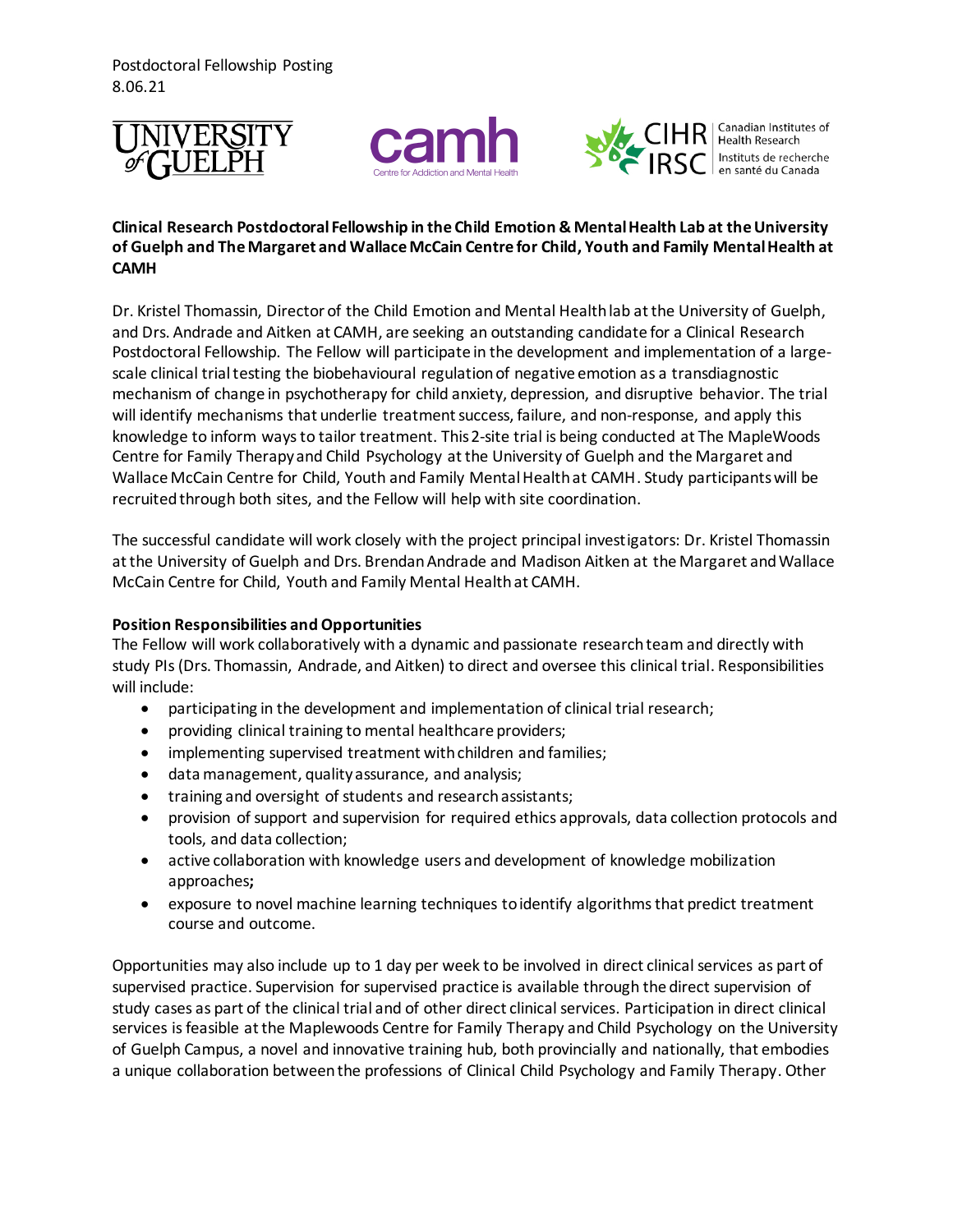Postdoctoral Fellowship Posting 8.06.21

opportunities also include access to datasets for manuscripts, grant writing mentorship, and support for the Fellow to develop an independent program of research.

## **Skills and Qualifications required**

Minimum qualifications:

- PhD in Clinical Psychology, including a CPA accredited predoctoral internship by the time of appointment (September 2022)
- Clinical experience working with children and families
- Clinical experience implementing Cognitive Behavioral Therapy for mood and anxiety disorders or Behavioral Parent Training for disruptive behavior
- Excellent interpersonal skills and ability to work collaboratively with others
- Very organized and detail-oriented
- Excellent written and verbal communication skills
- The ability to produce academic papers and conference presentations

Preferred qualifications and skills:

- Previous experience supervising research assistants
- Previous training in and experience with the provision of clinical supervision
- Teaching experience and/or experience delivering workshops
- Experience conducting statistical analyses relevant to clinical trials (e.g., SEM, HLM)

### **Terms of fellowship**

The anticipated start date is September 2022. The fellowship position is for 1 year, with the possibility of renewal pending funding availability. It is expected that the Fellow will also apply for tri-council postdoctoral fellowships, for which support will be provided.

Salary is \$50,000 plus benefits and a conference allowance.

# **How to apply**

Submit the following to Dr. Kristel Thomassin at Kristel. Thomassin@uoguelph.ca:

- 1) A cover letter describing your fit with this position, your range of research and clinical interests, and career goals
- 2) Your C.V.
- 3) The names and contact information for three academic or professional references

# **About the City of Guelph and The University of Guelph**

Located in southwestern Ontario (100 km west of Toronto), the City of Guelph is ranked as one of the Top Ten Places to live in Canada. Guelph – a city of approximately 130,000 people – offers the opportunity to live in a community with small-town charm while providing amenities for families and single adults alike. Guelph is a vibrant community and home to a lively downtown core, thriving cultural communities, diverse recreational activities, numerous shopping facilities, and a variety of special events.

The University of Guelph is a top-ranked comprehensive university in Canada with an enrolment of about 28,000 undergraduate and graduate students across approximately 40 academic units. The University is known for its commitment to student learning, innovative research, and collaboration with world-class partners. The unique combination of transformative research and innovative teaching